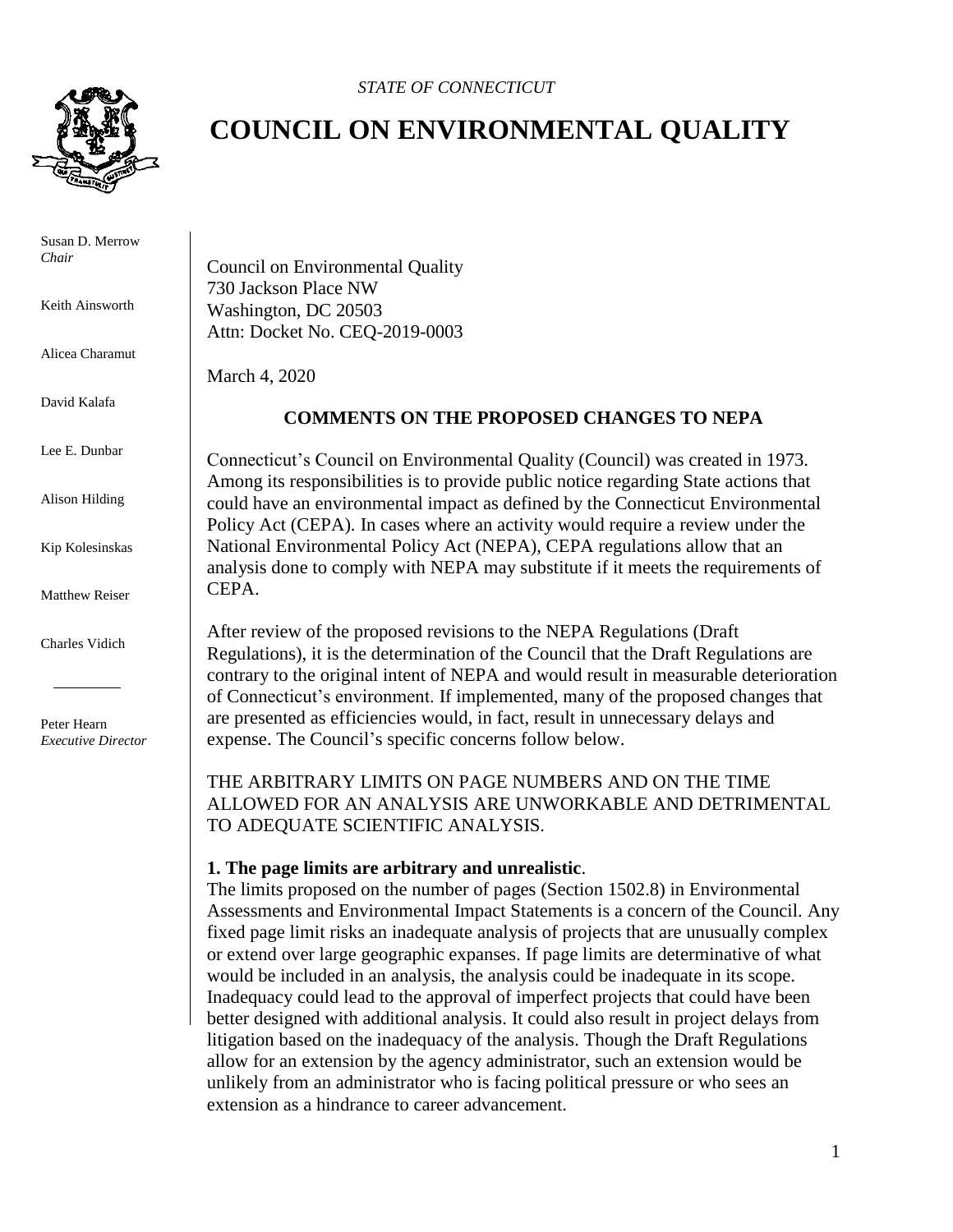#### **2. The time limits are arbitrary.**

The time limits proposed in the Draft Regulations are arbitrary and unworkable. Section 1501.10 would require that agencies shall complete "*Environmental impact statements within 2 years unless a senior agency official of the lead agency approves a longer period*…" Environmental Impact Statements can require study of locations and habitats over many seasons to adequately characterize their ecology in order to recommend appropriate adjustments or accommodations to a proposed action. In those cases, the time limit proposed would not allow for first identifying possibly effected habitats and then sufficient study to determine the actual presence of species of concern.

THE DRAFT REGULATIONS ARE CONTRARY TO CONGRESSIONAL INTENT.

# **1. The Draft Regulations lack specificity regarding what actions require a NEPA review.**

The addition of the word "may" to the definition of "Major Federal Action" is concerning. Section 1508.1(q)(1), states "*Major Federal Actions may include new and continuing activities, including projects and programs entirely or partly financed, assisted, conducted, regulated, or approved by Federal agencies; new or revised agency rules, regulations, plans, policies, or procedures*". The addition of "may" interjects a degree of ambiguity that would frustrate a legal challenge and allow a degree of administrative discretion that is worrisome. The Council is concerned that the specific language in Section  $1508.1(q)(1)$  could exclude Federal loans to a large project that is administered by a local government or private entity. Specificity regarding that possibility would be preferable to the imprecise use of "may" to describe what constitutes a Major Federal Action.

## **2. The policy statements in the Draft Regulations indicate an alarming shift away from the original purpose of NEPA**.

The arbitrary language regarding which actions are to be subject to a NEPA review reflects an attitudinal change in the executive branch. Deleted from the "purpose and policy" section of the Draft Regulations is the following strong statement in the existing NEPA regulations that their purpose is to understand the environmental consequences of a proposed action and to assess reasonable consequences.

"*The NEPA process is intended to help public officials make decisions that are based on understanding of environmental consequences, and take actions that protect, restore, and enhance the environment... "(e) Use the NEPA process to identify and assess the reasonable alternatives to proposed actions that will avoid or minimize adverse effects of these actions upon the quality of the human environment. (f) Use all practicable means, consistent with the requirements of the Act and other essential considerations of national policy, to restore and enhance the quality of the human environment and avoid or minimize any possible adverse effects of their actions upon the quality of the human environment."*

The Draft Regulations substitutes scant reference to the environment and adds nonenvironmental factors, "*intended to ensure Federal agencies consider the*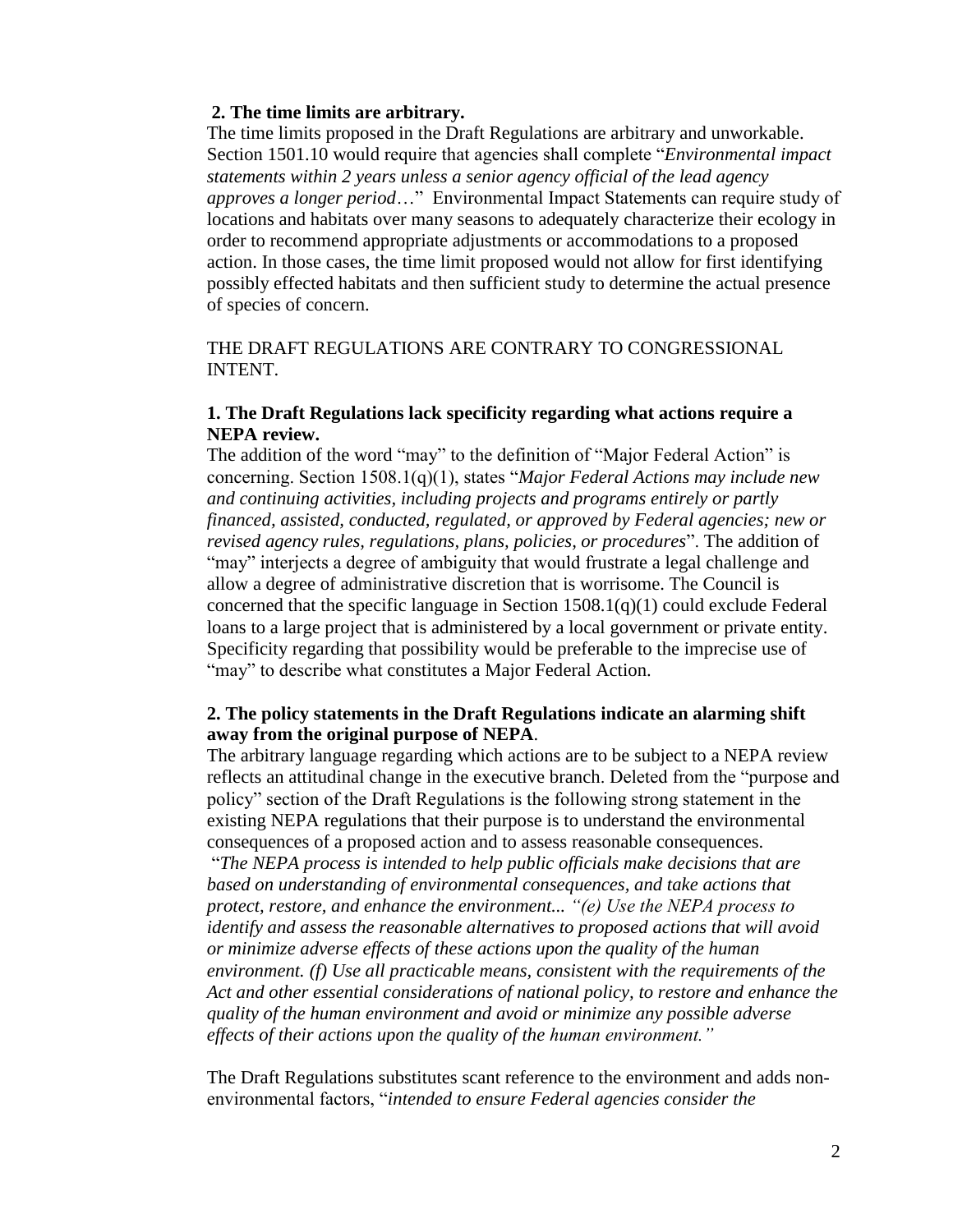*environmental impacts of their actions in the decision making process. Section 101 of NEPA establishes the national environmental policy of the Federal Government to use all practicable means and measures to foster and promote the general welfare, create and maintain conditions under which man and nature can exist in productive harmony, and fulfill the social, economic, and other requirements of present and future generations*."

The Draft Regulations also fail with regard to transparency and public involvement. Where the existing NEPA Regulations state "*NEPA procedures must insure that environmental information is available to public officials and citizens before decisions are made and before actions are taken*." The Draft Regulations substitute "*The purpose and function of NEPA is satisfied if Federal agencies have considered relevant environmental information and the public has been informed regarding the decision making process".* The implication is that the Draft Regulations make it possible to avoid or minimize public participation before federal decisions are made.

**3. The Draft Regulations improperly limit the scope of environmental reviews.** In the Draft Regulations, consideration of the indirect effects of proposed actions is not required. Section 1508 (g) (2), states "effects" are "*not to be considered if they are remote in time, geographically remote, or the product of a lengthy causal chain*."

There are many examples of remote impacts which, if not considered, would defeat the legitimacy of the analysis. A sewer line or highway proposed adjacent to a sparsely populated farming area must consider the environmental consequences of the stimulus to development it creates. Analysis must not be limited to only the area being dug or paved, but must also consider secondary impacts of a proposed action.

Barring consideration of consequences, geographic or temporal, would have a negative ecological result. Though Connecticut still suffers from Ozone transport from states to its West and Southwest, air quality has improved as a consequence of pollution controls imposed on emitters in those states. This reduction could be causal with regard to reductions in rates of asthma in the State and has been shown to be responsible for the diminishing of acid precipitation that was damaging Eastern forests. Under the guidelines proposed by the Draft Regulations, remote consequences like those would no longer need to be considered.

# THE DRAFT REGULATIONS WOULD IMPOSE UNNECESSARY ECONOMIC **COSTS**

# **The irony is inescapable that some of the measures advanced in the Draft Regulations may actually weaken the economy or cause environmental damage if implemented.**

It is clear from Title I of NEPA (Sec. 101 [42 USC Sec. 4331]) that it was the Congressional intent that environmental considerations be added to the, already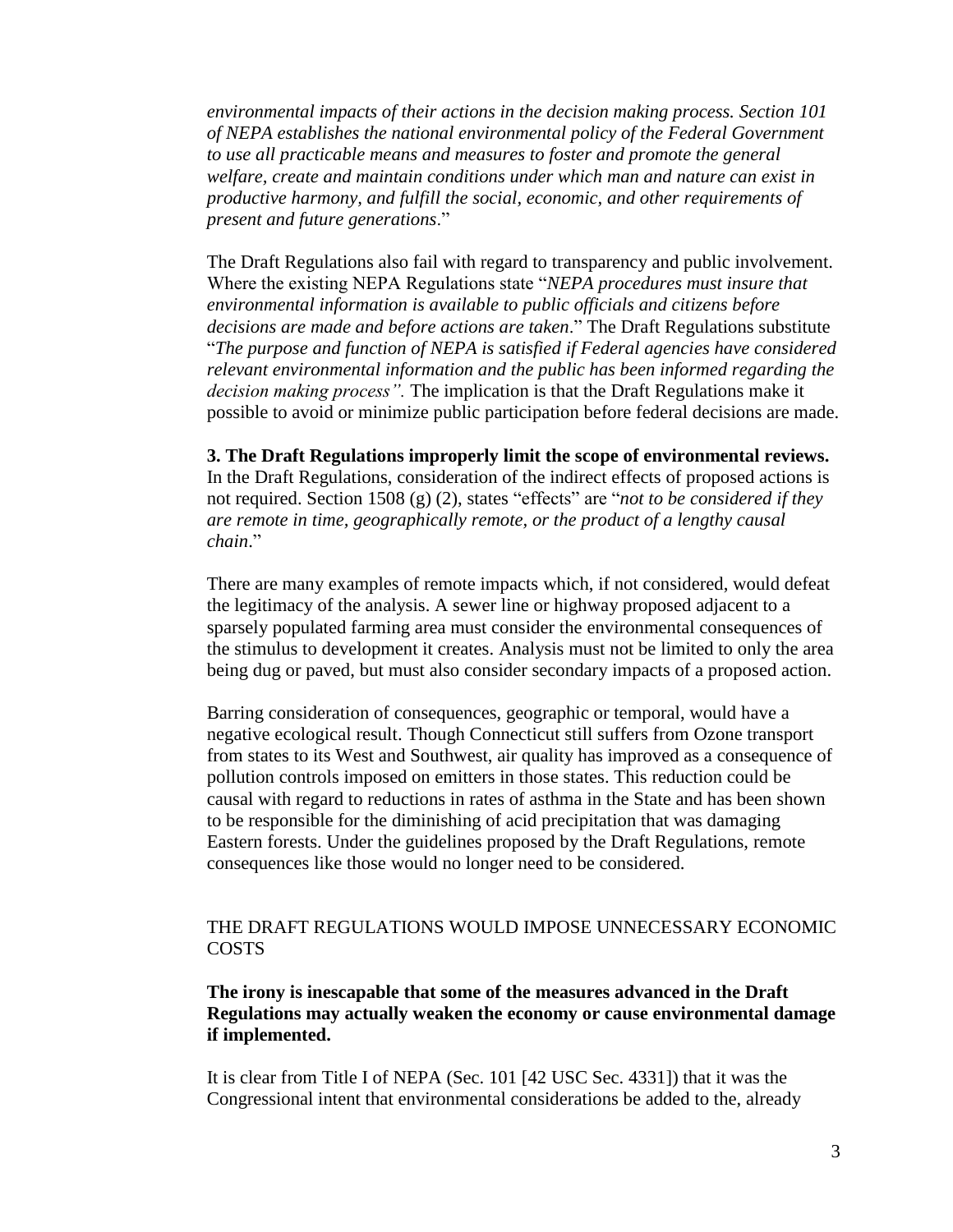existing, economic and technical considerations that were driving decision making at the time. In the Draft Regulations, economic considerations are added to what was conceived of as a mechanism to analyze and accommodate environmental considerations.

Section 1502.16(a)(10) of the Draft Regulations proposes that "*where applicable, economic and technical considerations, including the economic benefits of the proposed action*" will be discussed. In Section 1502.16 (b), the Draft Regulations continue, "*when it determines that economic or social and natural or physical environmental effects are interrelated, then the environmental impact statement will discuss and give appropriate consideration to all of these effects on the human environment*".

The problem with Section  $1502.16(a)(10)$  is that there are many potential projects that would have great economic consequences and would also have disastrous ecological ones. It was the intent of NEPA that environmental consequences of economic development be given voice. This change in the Draft Regulations is contrary to that intent since it establishes an equivalency or possible outweighing of economy over environment.

As mentioned previously, in Section 1508 (g) (2), "*effects*" are "*not to be considered if they are remote in time, geographically remote, or the product of a lengthy causal chain*". There are many examples of remote impacts that would have negative consequences for Connecticut's economy. Greenhouse gas emissions from gas pipelines or fracking expansion lead ultimately to climate effects that would be felt more severely in Connecticut and other northern coastal states where sea level is rising faster than in other states. The costs, both economic and ecological, are greatest at locations that are distant and remote in time.

Some changes proposed in the Draft Regulations may actually increase the cost of doing business. CEPA requires consideration of indirect impacts of a proposed action. The Draft Regulations suggest that this is not necessary. Whereas now a NEPA analysis may suffice for a CEPA analysis, an analysis that is shortened, due to the length and time constraints of the Draft Regulations, might ultimately necessitate two analyses – a NEPA study and a supplement to meet the requirements of CEPA.

Additionally, much environmental case law is, to some extent, based on the current NEPA regulations and process. Significant revisions to NEPA may render the pertinent historic case law irrelevant, making necessary the re-litigation of the many precedents that would be overturned as a consequence of its revised language.

#### **SUMMARY**

The proposed revisions to the NEPA Regulations are presented as means to reduce unnecessary burdens and delays, and to facilitate efficient reviews. Many of those alleged efficiencies are illusory. While some of the proposed changes could improve